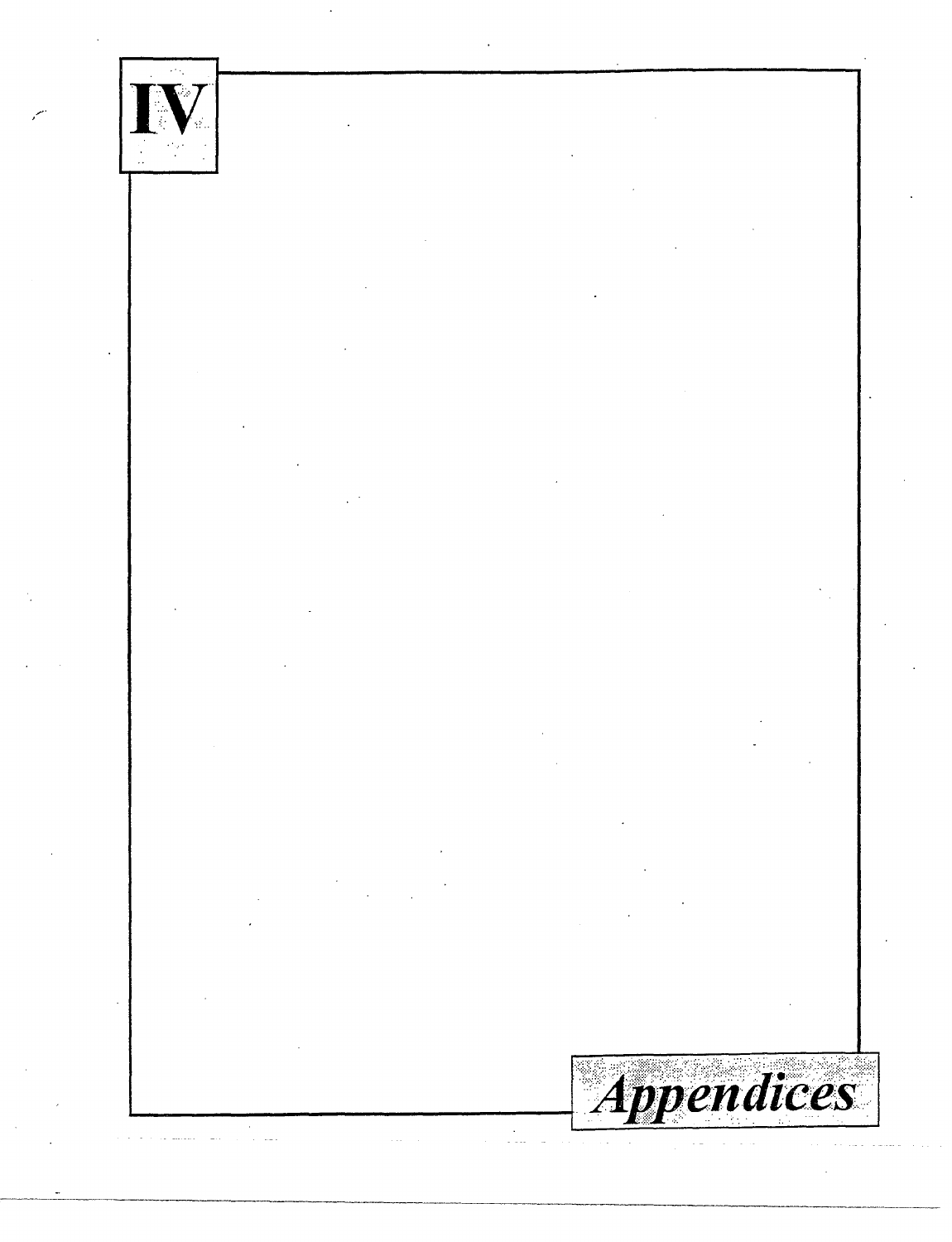.-1 f'l'/:".V/J[C/:·s

f

 $\pm$  ( )

# **Appendices**

# APPENDIX A: INDUSTRY COMPARISON WITH COUNTY AND STATE, 1990

# St. Marys

# Industry Comparison 1990

|                    | A         | B      | A/B   | С      | A/C   |
|--------------------|-----------|--------|-------|--------|-------|
|                    | St. Marys | County | Ratio | Kansas | Ratio |
| Industry           |           |        |       |        |       |
| Ag/Forest/Fish     | 2%        | 9%     | 0.22  | 5%     | 0.40  |
| Mining             | $-0\%$    | $0\%$  |       | $1\%$  |       |
| Constr             | 6%        | 9%     | 0.67  | 6%     | 1.00  |
| Mfg.               |           |        |       |        |       |
| Mfg. - Non-Durable | 6%        | 6%     | 1.00  | 7%     | 0.86  |
| Mfg. - Durable     | 5%        | 5%     | 1.00  | 11%    | 0.45  |
| Trans/Com/Util     | 15%       | $8\%$  | 1.88  | 7%     | 2.14  |
| Wholesale Trd      | 3%        | 4%     | 0.75  | 4%     | 0.75  |
| Retail Trd         | 17%       | 15%    | 1.13  | 17%    | 1.00  |
| FIRE               | 5%        | 5%     | 1.00  | 7%     | 0.71  |
| Service            |           |        |       |        |       |
| Bus/Repair         | 2%        | 2%     | 1.00  | 5%     | 0.40  |
| Personal Service   | 3%        | 3%     | 1.00  | 3%     | 1.00  |
| Entertain/Rec      | $1\%$     | 0%     |       | $1\%$  | 1.00  |
| Health Service     | 10%       | 9%     | 1.11  | 8%     | 1.25  |
| Education          | 10%       | 12%    | 0.83  | 8%     | 1.25  |
| Other Service      | 7%        | 5%     | 1.40  | 7%     | 1.00  |
| Public Admin/Gov   | 7%        | $5\%$  | 1.40  | 5%     | 1.40  |

Source: 1990 US Bureau of the

المناجع المنابذ المتعطي والمنادر

Census

 $\frac{111}{111}$ 

القارب والمعاري والمرابط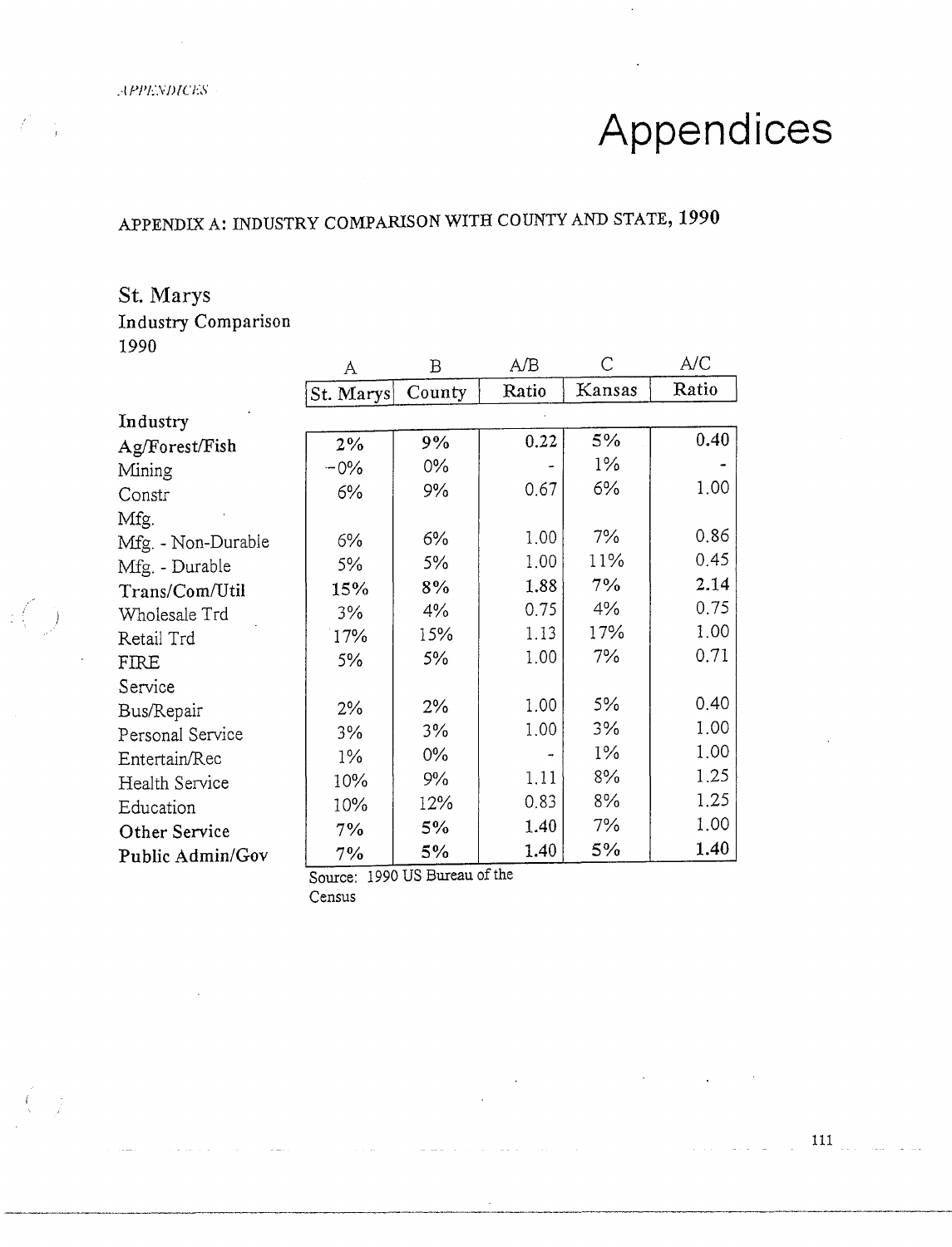# APPENDIX B: OPTIMAL CATCHMENT TRADE AREA

Catchment area analysis of outer boundary communities, middle distance analytical technique calculations.

| City  | Rossville | St. Clere | Belvue                                            | <u>Maple Hill</u> | <u>Newbury</u> |  |
|-------|-----------|-----------|---------------------------------------------------|-------------------|----------------|--|
| MDAT= |           |           | $8 \text{ miles}$ + 12 miles + 6 miles + 12 miles |                   | $+$ 15 miles   |  |
|       |           |           | Five outer boundary towns (breakpoints).          |                   |                |  |

MDAT=  $53/5 = 10.6$   $10.6/2 = 5.3$  mile radius

# Trade Area Analysis for St. Marys, Kansas

Reilly's Formula:

| $h =$ | $1 + px$ | where:                                                                                                                                            |  |
|-------|----------|---------------------------------------------------------------------------------------------------------------------------------------------------|--|
|       | DΖ       | $b =$ breakpoint from St. Marys<br>$d = distance between px and pz$<br>$px = population of breakdown community$<br>$pz = population of St. Marys$ |  |

Calculation of breakpoint boundaries:

|             | Miles     | 1990       | Breakpoint |
|-------------|-----------|------------|------------|
|             | from      |            |            |
|             | St. Marys | Population | Miles      |
| St. Marys   |           | 1791       |            |
| Belvue      | 6         | $\ast$     |            |
| Delia       | 7         | $\ast$     |            |
| Emmett      | 8         | $\ast$     |            |
| Maple Hill  | 12        | 413        | 9.8        |
| Newbury     | 15        | $\ast$     |            |
| Paxico      | 18        | 186        | 16.3       |
| Rossville   | 8         | 1581       | 4.2        |
| St. Clere   | 12        | $\ast$     |            |
| Silver Lake | 13        | 1882       | 6.3        |
| Wamego      | 13        | 3706       | 4.2        |

Source: 1990 US Bureau of the Census / US Atlas

\* Community was too small in 1990 to justify census tabulation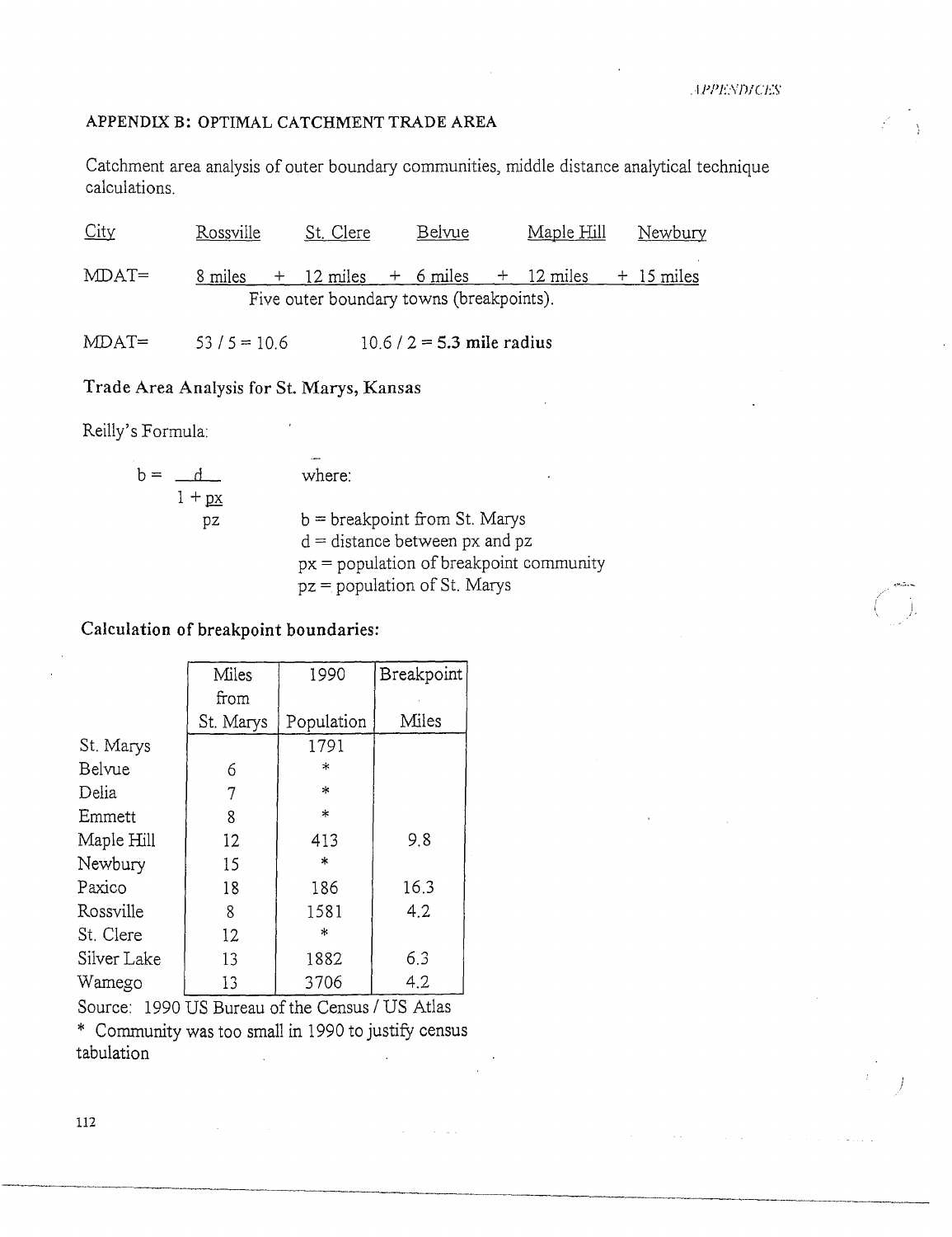# **APPENDIX C: WORK FORCE PULL FACTORS**

Work force pull factors are obtained by computing population and distance factors for neighboring communities to determine the distribution of workers who would be pulled into the community should the number of jobs available be greater than the number of workers available for the study community. Should a business or industry locate in St. Marys and provide more jobs than St. Marys residents could fill, the surplus of available jobs would theoretically be distributed in the following manner:

|             | (A)       | $\left( \mathrm{B}\right)$ | (C)       | (C/D)   |  |
|-------------|-----------|----------------------------|-----------|---------|--|
|             | Miles     | 1990                       | $B/(A^2)$ | Pull    |  |
|             | from      |                            |           |         |  |
|             | St. Marys | Population                 |           | Factor  |  |
| St. Marys   |           | 1791                       |           |         |  |
| Belvue      | 6         | ж                          |           |         |  |
| Delia       | 7         | $\ast$                     |           |         |  |
| Emmett      | 8         | $\star$                    |           |         |  |
| Manhattan   | 30        | 37712                      | 41.90     | 17.73%  |  |
| Maple Hill  | 12        | 413                        | 2.87      | 1.21%   |  |
| Newbury     | 15        | $\ast$                     |           |         |  |
| Paxico      | 18        | 186                        | 0.57      | 0.24%   |  |
| Rossville   | 8         | 1581                       | 24.70     | 10.45%  |  |
| St. Clere   | 12        | ж                          |           |         |  |
| Silver Lake | 13        | 1882                       | 11.14     | 4.71%   |  |
| Topeka      | 30        | 119883                     | 133.20    | 56.37%  |  |
| Wamego      | 13        | 3706                       | 21.93     | 9.28%   |  |
| Total (D)   |           |                            | 236.32    | 100.00% |  |

Source: 1990 US Bureau of the Census / US

Atlas

\* Community was too small *in* 1990 to justify census tabulation

\*\* **THIS CALCULATION DOES NOT INCLUDE THE POTENTIAL WORK FORCE THAT MAY BE AVAILABLE IN THE COUNTY.**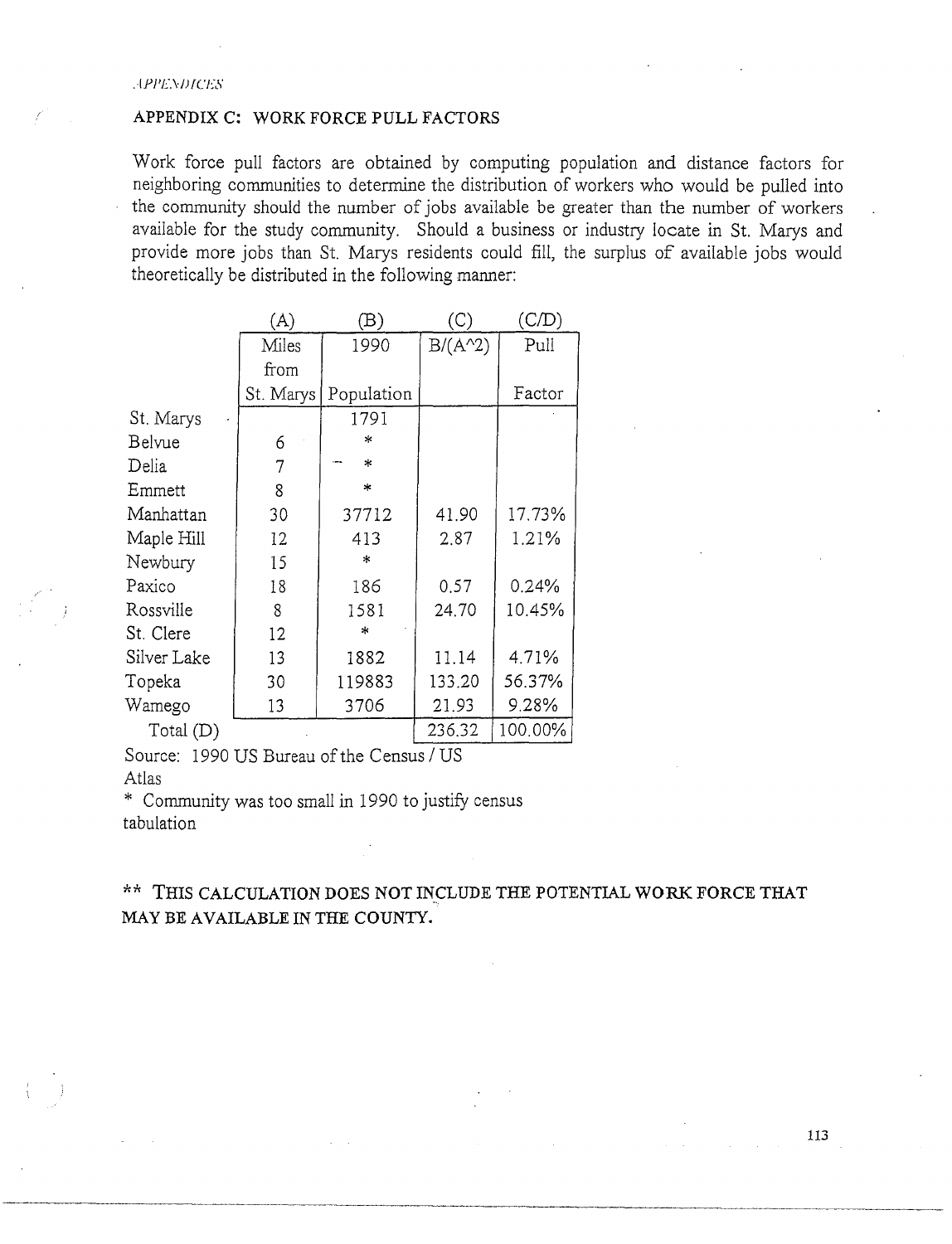$\frac{1}{\sqrt{2}}$ 

# APPENDIX D: THRESHOLD ANALYSIS

| Hierarchical                  | Central                                   | Number of      |                | Threshold | Deviation Based  |
|-------------------------------|-------------------------------------------|----------------|----------------|-----------|------------------|
| Level                         | Functions                                 | Establishments |                | Value*    | on Pop. of 2548  |
| Hamlet                        | Taverns                                   |                |                | 3066      | $\overline{0.4}$ |
|                               | Grocery Stores                            |                | 1              | 30        | 42.5             |
|                               | Service Stations                          |                | ı              | 50        | 25.5             |
| Minimum Conv. Post Office     |                                           |                | l              | 11        | 115.8            |
|                               | Bank                                      |                | 2              | 383       | 2.2              |
|                               | Elementary/ Secondary School              |                | 2              |           | N/A              |
|                               | Beauty Shop                               |                | 4              | 383       | 1.3              |
|                               | Barber Shop                               |                | 1              |           | N/A              |
|                               | Hardware Stores                           |                | 1              | 283       | 4.5              |
|                               | Farm Machinery and Equipment              |                | 0              | 309**     | 8.2              |
|                               | Lumber and Building Materials             |                | 4              | 380**     | 1.3              |
|                               | Auto Repair                               |                | $\overline{c}$ | 932       | 0.9              |
|                               | Auto Parts and Supplies                   |                | 5              | $642**$   | 0.7              |
|                               | Insurance Agent                           |                | 4              | 932       | 0.5              |
|                               | Farm Supply Store                         |                |                | 30        | 42.5             |
|                               | Physician                                 |                | 1              | 932       | 1.4              |
|                               | Legal Services                            |                | 0              | 497**     | 5.1              |
|                               | Veterinarian                              |                | 1              | 1694      | 0.8              |
|                               | Drug Store                                |                | 1              | 383       | 3.3              |
|                               | Dentist                                   |                | $\overline{c}$ | 932       | 0.9              |
|                               | Bakery                                    |                | 0              | 687**     | 3.7              |
|                               | Real Estate Agent                         |                | 2              | 383       | 2.2              |
|                               | Liquor Store                              |                | 1              | 11        | 115.8            |
| Full ConvenienceFuneral Home  |                                           |                | 1              | 932       | 1.4              |
|                               | Accounting Service                        |                | 2              | $757**$   | 1.1              |
|                               | Florists                                  |                | 1              | 1617      | 0.8              |
|                               | Convenience Store                         |                | 3              |           | N/A              |
|                               | Variety Store                             |                | 3              | 1694      | 0.4              |
|                               | Clothing Store                            |                | 1              | 932       | 1.4              |
|                               | Restaurant                                |                | 5              | 180       | 2.4              |
|                               | Misc. Service                             |                | 6              | 3066      | 0.1              |
|                               | Local Newspaper                           |                | 1              | 383       | 3.3.             |
| Partial Shop Ctr Nursing Home |                                           |                | 1              |           | N/A              |
|                               | Public Storage                            |                | 3              |           | N/A              |
|                               | Health Service Center                     |                | $\overline{2}$ | 932       | 0.9              |
|                               | Civic, Social and Fraternal Assoc. 4      |                |                |           | N/A              |
|                               | Furniture Store                           |                |                | 1961      | 0.6              |
|                               | Auto Sales                                |                | 1              | 420**     | 3.0              |
|                               | Complete Shop, Amusement and Rec Services |                | 3              |           | N/A              |
|                               | Gift and Novelty Shops                    |                | 4              |           | N/A              |
|                               | Hotel                                     |                | 0              | 603 **    | 4.2              |
|                               | Wholesale/Retail Day Care Centers         |                | 0              |           | N/A              |
|                               | Grain Elevator                            |                | 1              |           | N/A              |
|                               | <b>Construction Services</b>              | $\overline{c}$ |                |           | N/A              |
|                               | Plumbing/Heating/Air Services             | 3              |                | 468**     | 1.4              |
|                               | Manufacturing                             | 5              |                |           | N/A              |
| Gov Centers                   | County Wide Services                      | 2              |                |           | N/A              |
|                               | City Services                             | 4              |                |           | N/A              |

\* 1hreshold values are from Davidson, 1980 unless noted with \*\*,which are from a similar Wisconsin study (Author unknown).

114

 $\mathcal{L}_{\mathcal{D}}$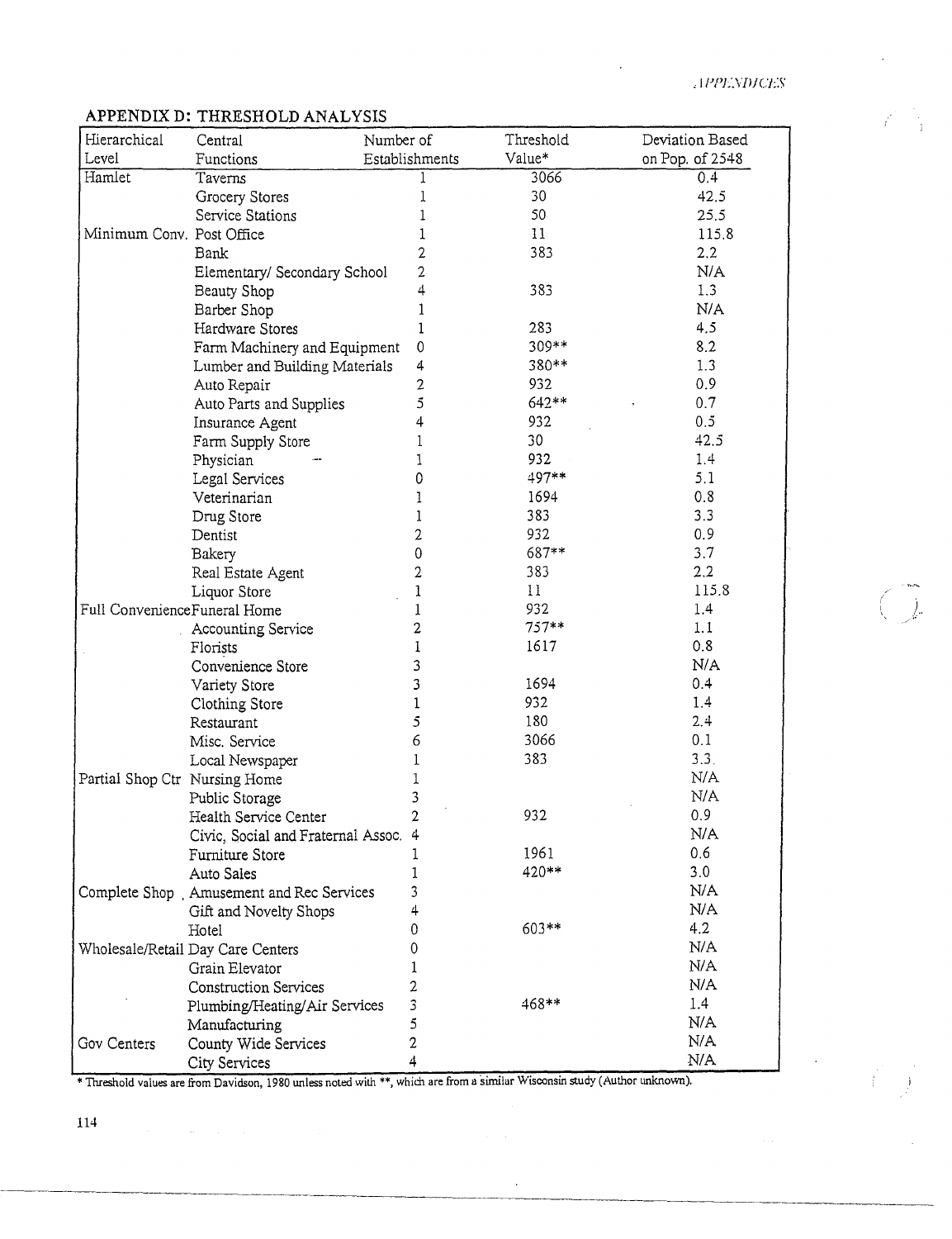#### APPENDIX E: METHODOLOGY FOR HOUSING SURVEY

For the purposes of this study, the City of St. Marys and its extraterritorial zone (ETZ) are analyzed. The visual survey was completed with the aid of a previously designed survey instrument. This form requires assessment of the following housing characteristics:

- Map, block, and lot numbers Unit density per structure
- Street address of each lot Structural condition
- -
- Visual appearance of structure Conversion of land use
- Age of dwelling unit Outdoor/yard condition
- Historical significance, if any Sidewalk condition
- Architectural style of structure Traffic congestion
- Type of dwelling unit
- 
- 
- 

To ensure that the survey was completed with maximum accuracy and consistency, a reference form describing and clarifying each survey item was utilized. In addition, a mock housing survey was conducted *in* Manhattan, Kansas, so that each surveyor could acquire a better understanding of the various elements of housing assessment.

Each of the four three-member teams was assigned a designated section of St. Marys. The teams, guided by the survey instrument, completed the survey on February 1, 1997.

#### *Map Number, Block Number, and Lot Number*

Aerial maps (1:100 scale) of the designated survey area were provided for each team. Each map has a seven-digit map identification number, as well as numbers to identify each block and parcel of land (lot) within the city and its ETZ.

### *Street Address*

As a second method of identifying a lot, its designated house number and the name of the street on which *it is* located are recorded on the survey form.

#### *Appearance*

This element of the survey reflects the teams' first impression of the building; structural elements of the building are not considered. Although a subjective judgment on the part of each survey team, this element is utilized because the appearance of a community's housing stock provides a general indication of the overall quality and character of the community.

# *Age of Structure*

Each residential structure is classified *in* one of four age categories: pre-1920, 1920-1945, 1946-1969, and 1970 to present. Criteria such as architectural style, type of siding, placement of garages, the number of layers of shingles on the roof, and the materials used to construct the residences (particularly foundations) are considered during this process.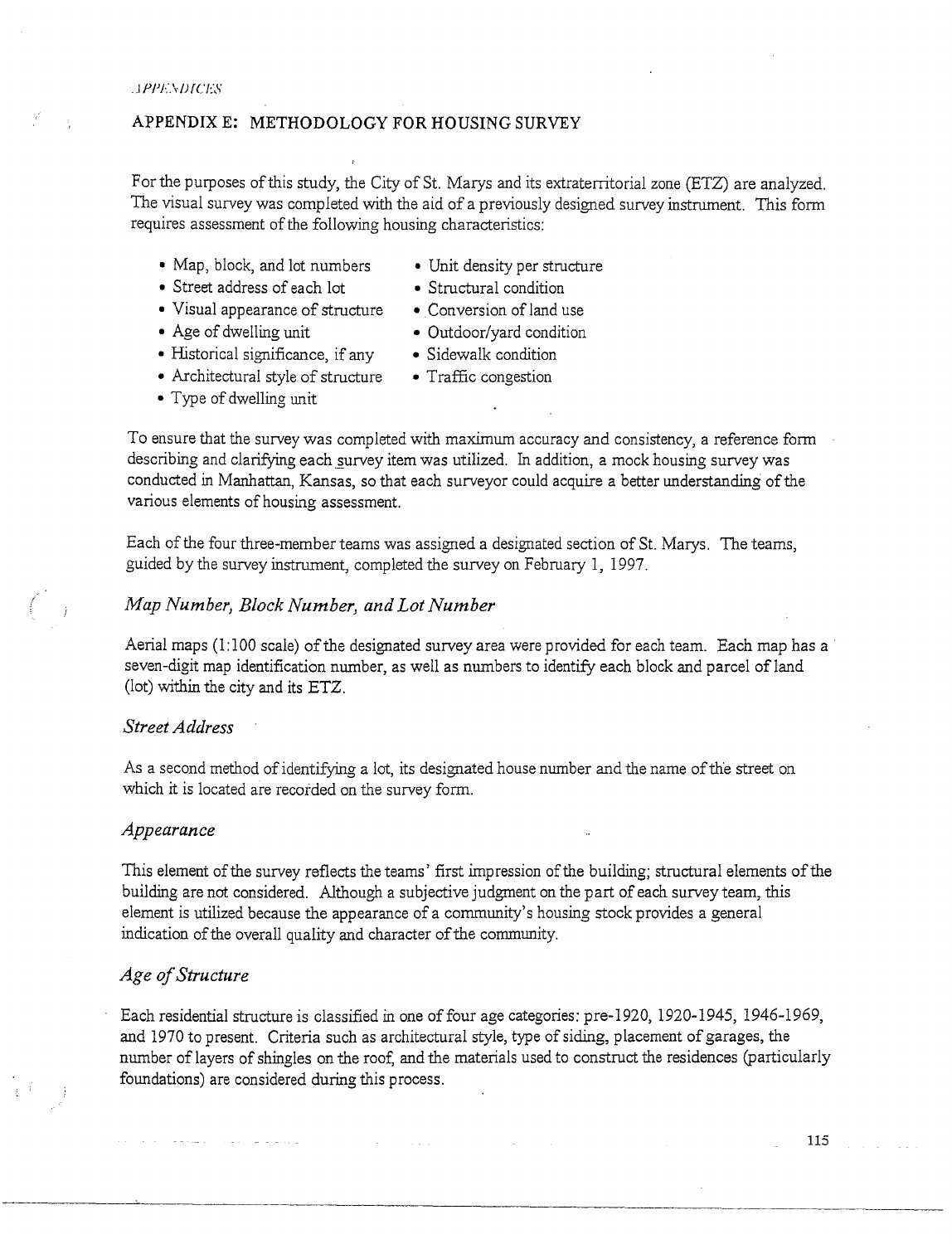# *Historical Significance*

The teams determined whether or not a particular building is an important or recognizable landmark worthy of preservation or other special attention. In addition to age, surveyors also considered architectural qualities.

#### *Architectural Style*

Each residential unit is placed into one of the following architectural categories:

Folk/Farmhouse. Most houses belonging to this style were built prior to 1920 and have relatively simple designs. Generally constmcted with wood (though older limestone structures also were placed in this category), this type of house may have one or two stories. These homes often have a gabled front with a wing.

Bungalow. Built primarily between 1900 and 1940, the bungalow usually is a one-to one-and-onehalf-story house with a low-pitched gabled roof and wide eave overhangs. A bungalow also is characterized by a full- or partial-width porch.

Modern. This style of house typically was built between the 1950s and early 1970s. It is characterized by flat or low-pitched roofs and unusual window shapes and placements. This type of structure often was constmcted with contrasting materials of varying textures.

Cottage. This type of dwelling is small, compact, and simply designed. The cottage usually has one or one-and-one-half stories, a centered front entrance, and a gabled roof.

Victorian. Constructed prior to 1920, this is the most ornamental of all house styles. These homes often have dominant front facing gables and steeply pitched, irregularly shaped roofs. Most Victorian homes also possess full-width or wrap-around porches, which often are accented with decorative wood carvings.

Ranch. This form of dwelling was popular from the 1950s through the 1970s. It consists of a single story and is designed with horizontal lines. Ranch homes typically have low-pitched roofs, moderate to wide eave overhangs, and attached garages.

Split-level. Residences of this style were predominantly built during the 1950s through the 1970s. They share the basic characteristics of ranch-style homes, but split-levels consist of a two-story unit intercepted at mid-height by a one-story unit.

Apartments. This type of building generally consists of several stories designed to contain multiple residential units. Unlike most other housing styles, this type of structure typically is occupied by renters.

Other. Structures placed in this category either cannot be placed into one of the established categories or have been altered to such a degree that they are difficult to classify.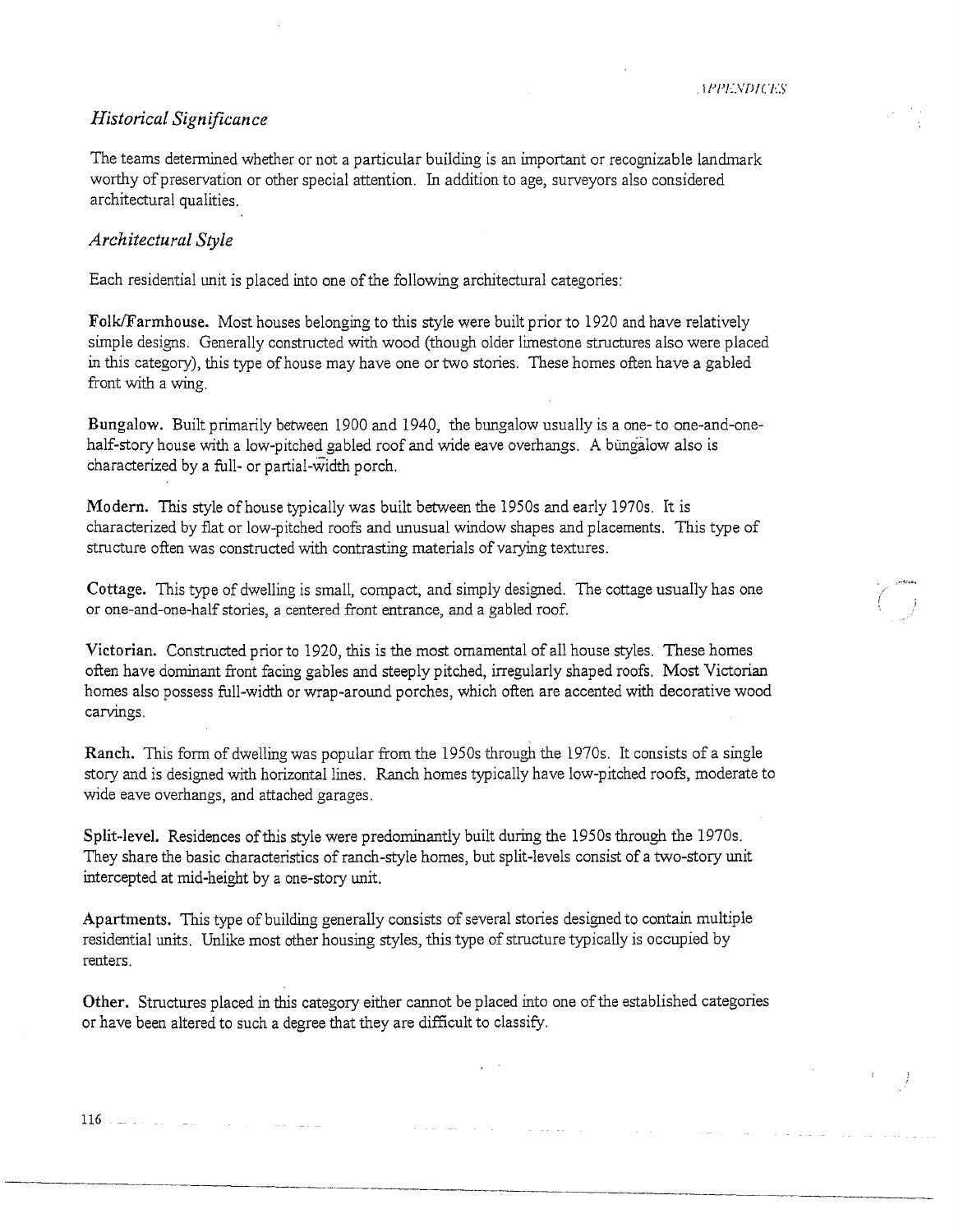$I$  PPENDICES

# *Dwelling Unit Type*

Dwelling units are classified as one of the following types:

Residential, Single-family. These residential structures provide shelter for an individual or for a single housekeeping unit (family).

Residential, Two-family. A two-family residential structure provides shelter for two housekeeping units. This form of housing can either be designed as a two-family structure or be converted to serve this purpose.

Residential, Three- or Four-family. Such a structure provides shelter for three to four housekeeping units, and *it* may be designed as such or be converted to serve this purpose.

Residential, Multi-family. Multi-family residential structures provide shelter for five or more housekeeping units. Apartment buildings are examples of *this* type of structure.

Congregate Housing. This form of dwelling is characterized by shared kitchen and dining facilities, shared housekeeping, organized social and recreational activities, shared transportation, and other appropriate services according to the type of facility. Examples of congregate housing are nursing homes and dormitories.

Manufactured or Mobile Homes. This type of residence is a relatively inexpensive, factory-built, single-family structure. Such a unit is attached to a permanent foundation and is mobile only when being transported from the factory to its permanent site.

Residential/Home Occupation. This type of dwelling consists of a residence with a business venture operating on its premises.

Other. This category includes dwelling types that do not fall within the previously listed categories. Examples include commercial establishments and educational institutions.

#### *Denstty*

The term density is used to refer to the number of units per structure. For example, a single-family residence has a density of one unit per structure, while a two-family residence has a density of two units per structure.

### *Structural Condition*

Structural condition is assessed in order to determine the overall quality of the city's dwelling units. This factor is important because the preservation of a city's residential units is directly related to the municipality's livability and prosperity. The housing structures of the City of St. Marys are categorized into six classifications of physical condition.

Excellent. This is the highest classification, with the unit being structurally sound, well-kept, and showing no signs of needed repairs.

117

and the state of the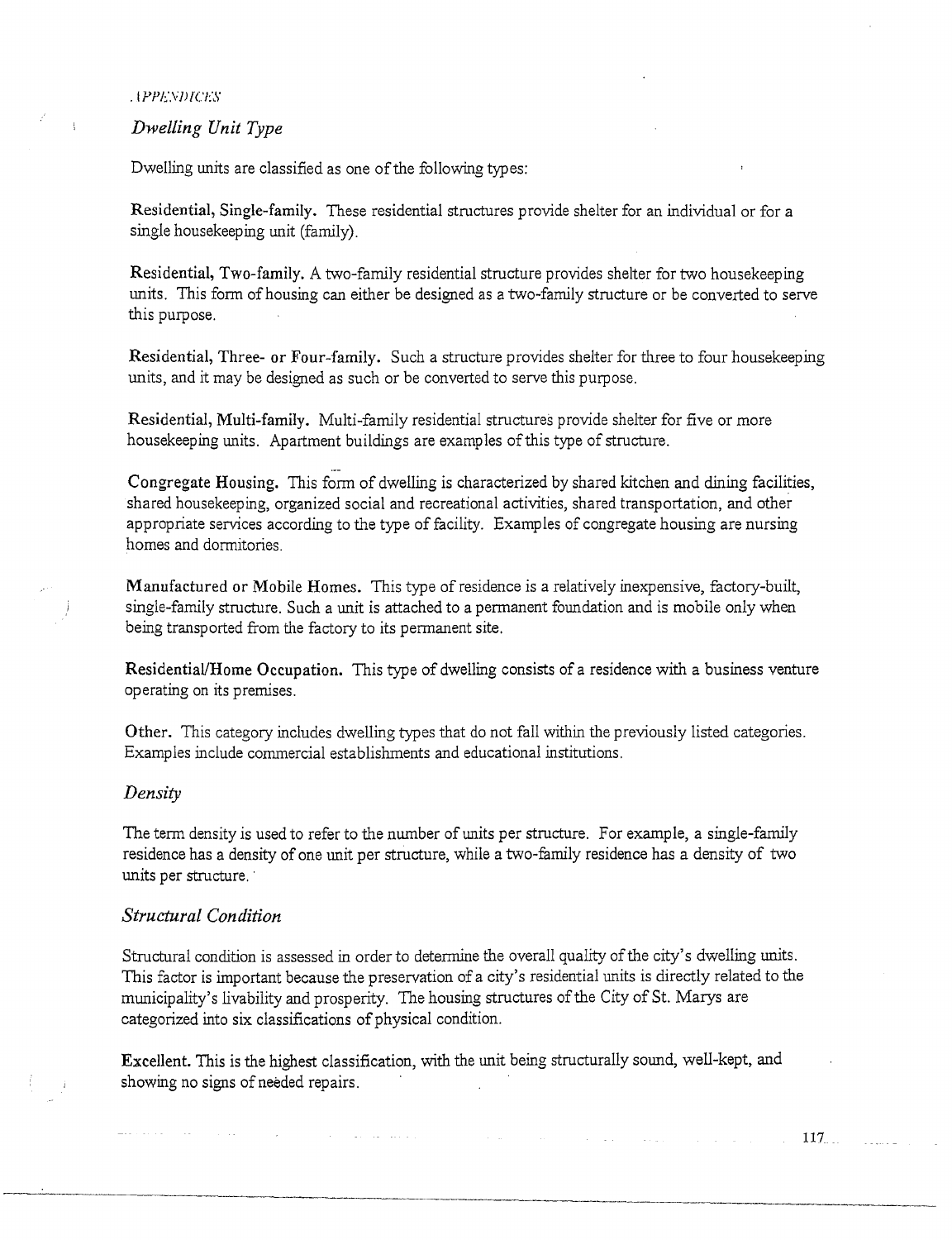,/ i.

Good. This rating applies to residences that are well-maintained but require routine maintenance or minor repairs.

Average. Structures rated as average show early signs of deterioration and require repairs costing as much as \$10,000.

Fair. Residential units classified as fair are deteriorating at a rate faster than normal, require considerable maintenance, show some signs of strnctural damage, and require repairs that cost between \$10,000 and \$20,000.

Poor. Housing structures rated as poor show signs of serious structural damage and require repairs of approximately \$20,000 or more.

Dilapidated. Units placed in this category are structurally unstable, not suitable for habitation, and generally are subject to condemnation. Repairs needed to make such a unit habitable are not feasible.

In an effort to make the evaluations of different teams as similar and as consistent as possible, four particular areas--as well as common problems associated with each area--were identified for special attention:

- Foundation -- cracks, bulges, or being out of plumb
- Roof -- sagging, rotting, or shingles in need of replacement
- Chimney -- cracks, missing mortar or being out of plumb
- Rotting -- window and door frames, siding, steps, porches

To ensure consistency of structural ratings, each surveyor was provided with a list of estimated repair costs for common household deficiencies:

- Patching foundation, \$5,000
- Foundation replacement, \$15,000
- New shingles, \$2,500
- New roof, \$7,500
- Patching chimney, \$250 to \$1,000
- New chimney, up to \$5,000
- Window replacement (rot), \$1,200 per window
- Porch replacement (small), \$1,500
- Porch replacement (medium), \$4,000
- Porch replacement (large), \$4,500 to \$5,000
- Replace siding, \$2,000 and above

#### *Conversion of Land Use*

To help determine housing needs in St. Marys, teams made notes of land-use conversions. An example of this is the transformation of a single-family residence into a two-family residence. A large number of such conversions may indicate the need for additional reasonably priced housing units.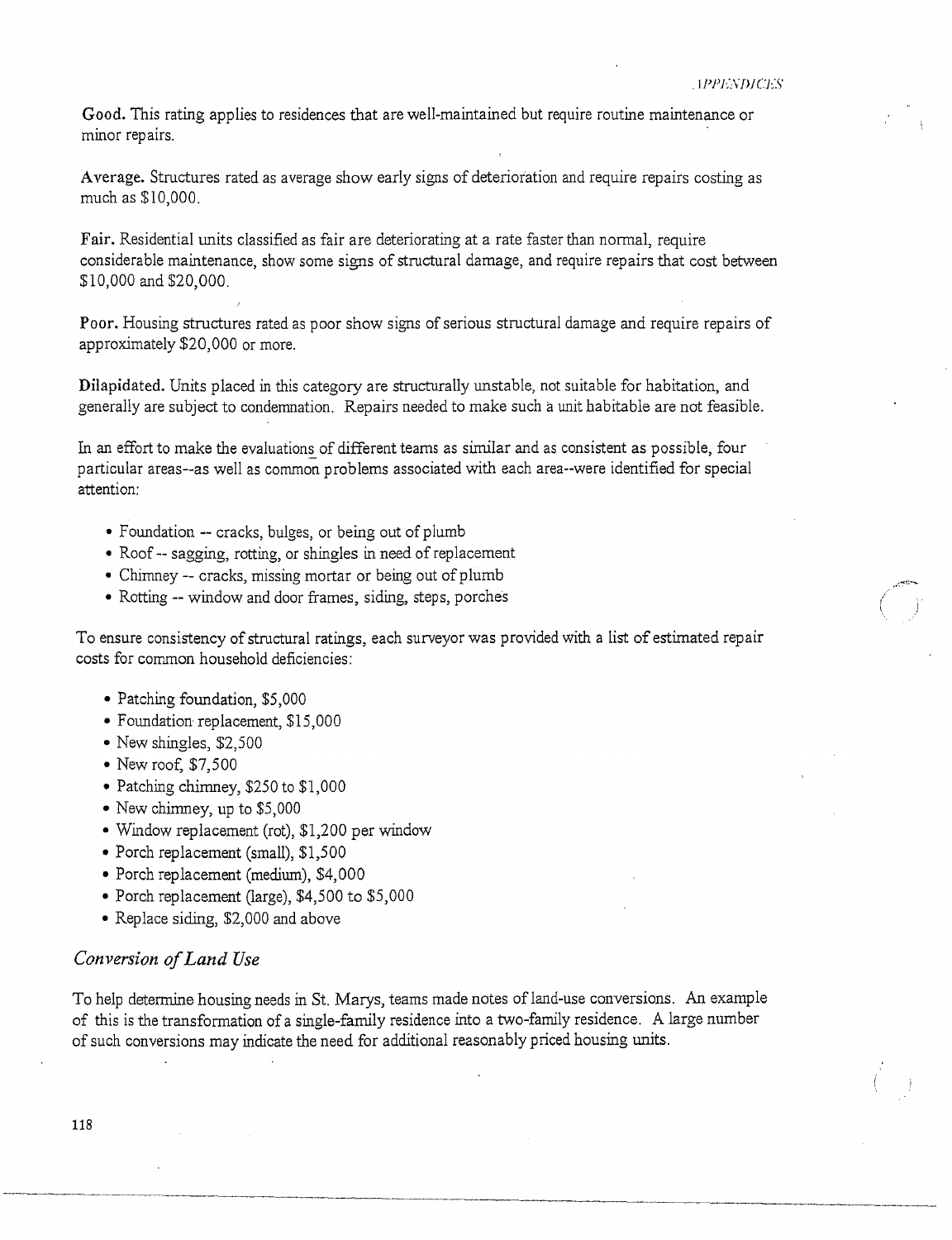#### *Outdoor/Yard Condition*

The outdoor/yard condition refers to the general appearance of the lot. The condition of each residential lot is classified into one of the following categories:

Good. Yards receive regular maintenance and are orderly and attractive.

Fair. This rating indicates that the yard is periodically maintained but may contain some debris or minor accumulation of weeds or leaves.

Poor. Yards rated as poor receive little or no maintenance and are generally unsightly.

As a basis for determining the outdoor/yard condition, the following items are considered:

- Debris -- litter, trash, cans, boxes
- Inoperable vehicles -- cars or other vehicles parked on premises
- Unkept yard -- overgrown grass and weeds, trees in need of trimming, and excessive accumulation of leaves
- "Porch art" -- interior furniture, such as couches or easy chairs, used outside of the home

#### *Sidewalk Condition*

Sidewalks of the neighborhoods are rated to determine their general level of quality and maintenance. The ratings for this element follow:

Good. Sidewalks rated as good are well-maintained and have no cracks or uneven segments.

Fair. Cracks or minor dips in the surface (not likely to be large enough to trip over) are indicative of fair sidewalks.

Poor. Poor sidewalks are covered by weeds or grass, have major cracks or dips (large enough to trip over), and may be hazardous to walk upon.

No Sidewalk. This classification applies to residential areas where sidewalks are not present.

#### *Areas of Traffic Congestion*

This element of the survey is used to denote any noticeable traffic-related problems within the city's residential areas. The following elements are considered when determining if areas have problems associated with traffic or parking:

- A busy intersection near a residential area or specific housing unit
- A residential street with a high degree of traffic
- A specific residence or group of residences with an unexpectedly large number of automobiles on the premises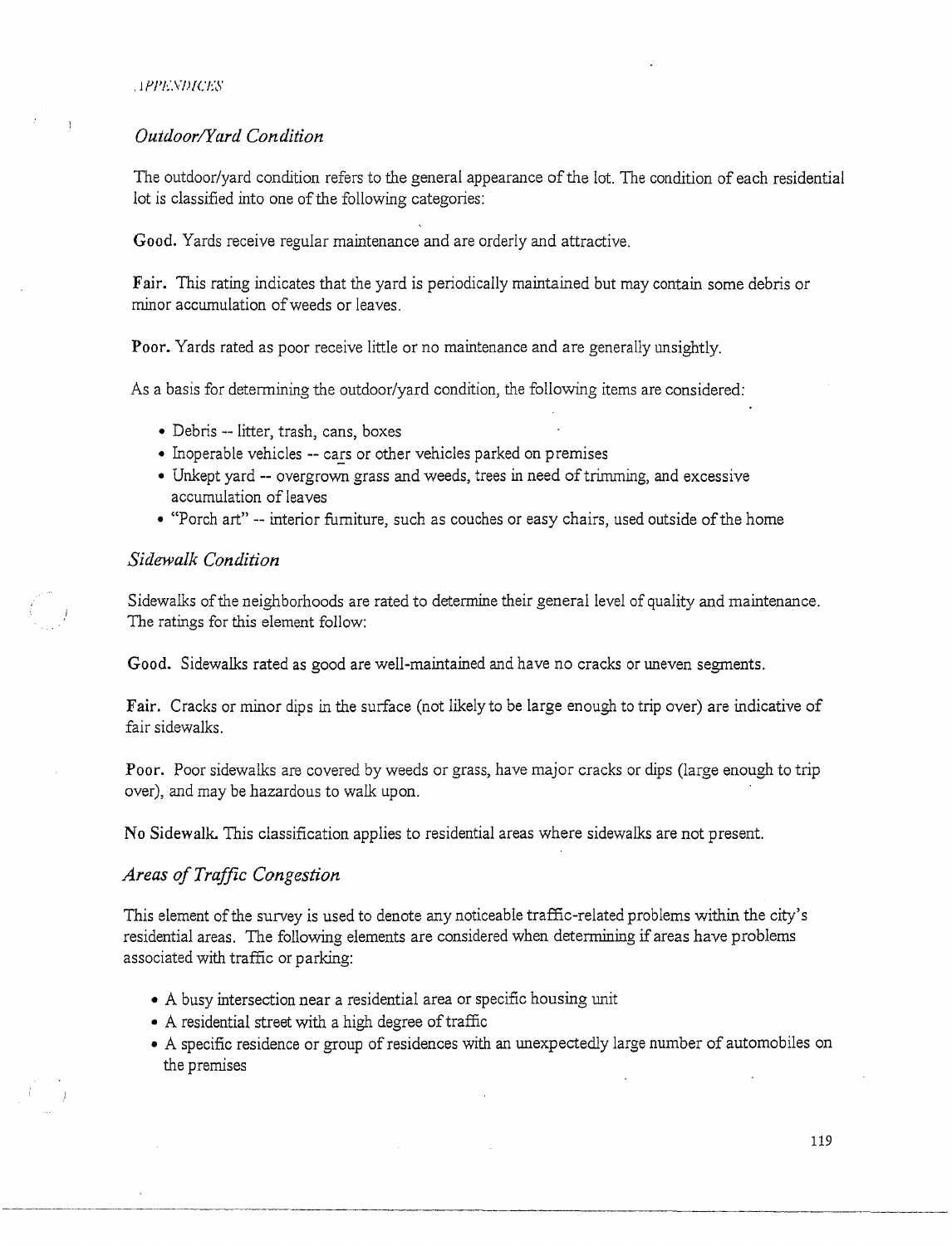### APPENDIX F: FUTURE DWELLING UNIT DEMAND

Future dwelling unit demand projections are calculated according to a three-step process:

#### Step One: Project the city's future housing needs

- Enter the projected population for the target year
- Divide that number by the average household size in the community to determine the number of projected housing units needed
- Take the projected housing units needed and multiply that number by the expected vacancy rate within the community
- Result: The total number of projected units needed within the community during the target year

Step Two: Project the actual housing units that will be available by the target year

- Enter the number of current housing units
- From this prior number, subtract the units that are beyond repair (those designated as dilapidated) to determine the actual number of usable housing units
- To this number, add the number of anticipated replacement units (new starts minus demolitions) from the present time to the target year
- Result: The total housing units that will be available during the target year

Step Three: Calculate the additional units needed by the target year

- Enter the number of housing units needed, as calculated in step one
- From this number, subtract the number of housing units that actually will be available in the target year, as calculated in step two
- Result: Number of additional units needed by the target date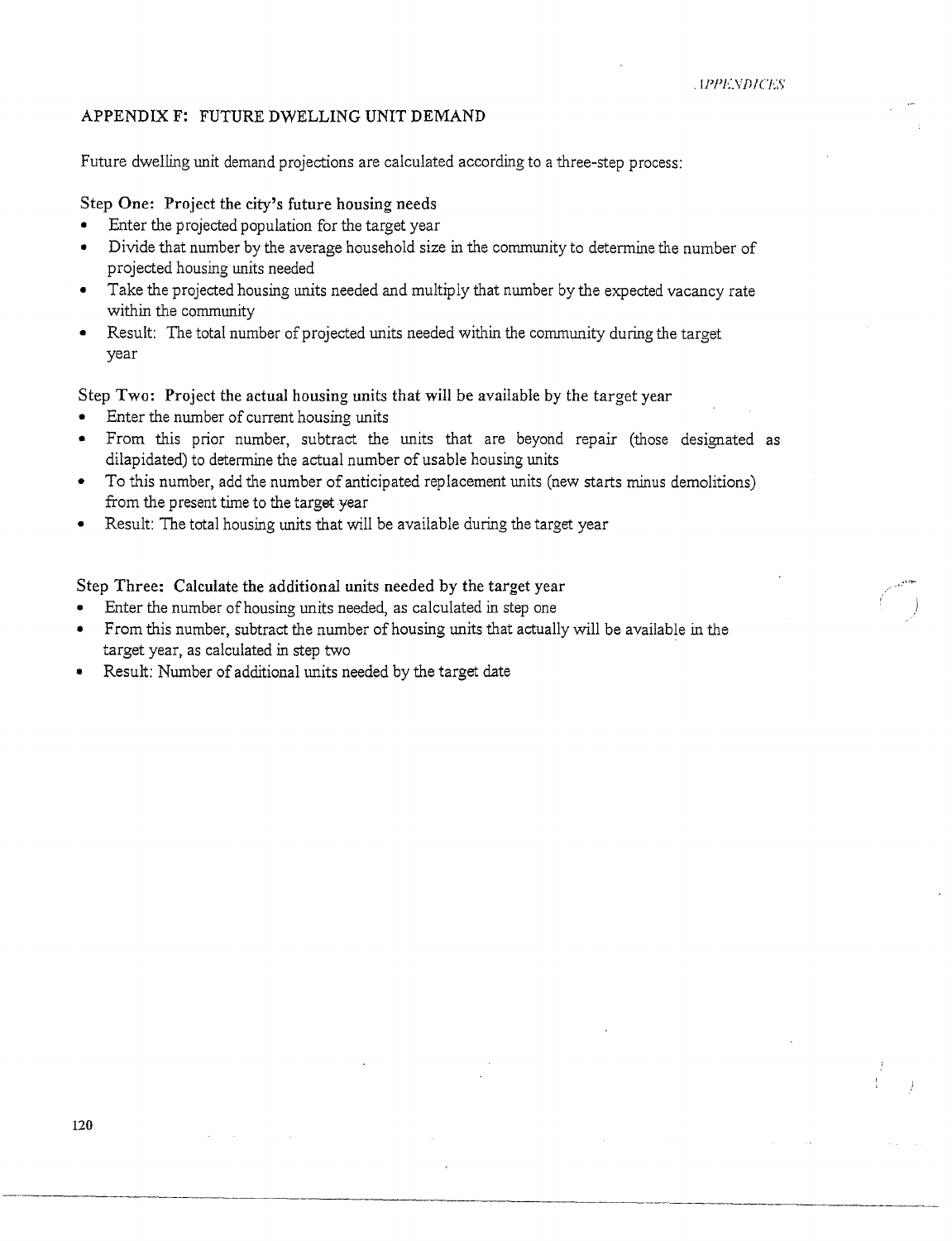# APPENDIX G: PROJECTION OF AFFORDABLE HOUSING DEMAND

. The following is the five-step process used to calculate affordable housing demand:

#### Step One:

• Enter the estimated number of low-income households (those earning between \$5,000 and \$24,999 yearly)

#### Step Two:

• Enter the estimated number of rental units occupied by low-income households (those paymg \$300 or less per month for rent)

#### Step Three:

• Subtract the number of rental units occupied by low-income households (Step Two) from the number of low-income households (Step One). This provides the estimated total demand for renter-occupied housing

#### Step Four:

• Multiply the estimated total demand for renter-occupied housing (Step Three) by the assumed 20-percent market share.

#### Step Five:

;" ( :

• Take the estimated housing demand based on a 20-percent market share (Step Four) by the estimated in-migration rate of the community.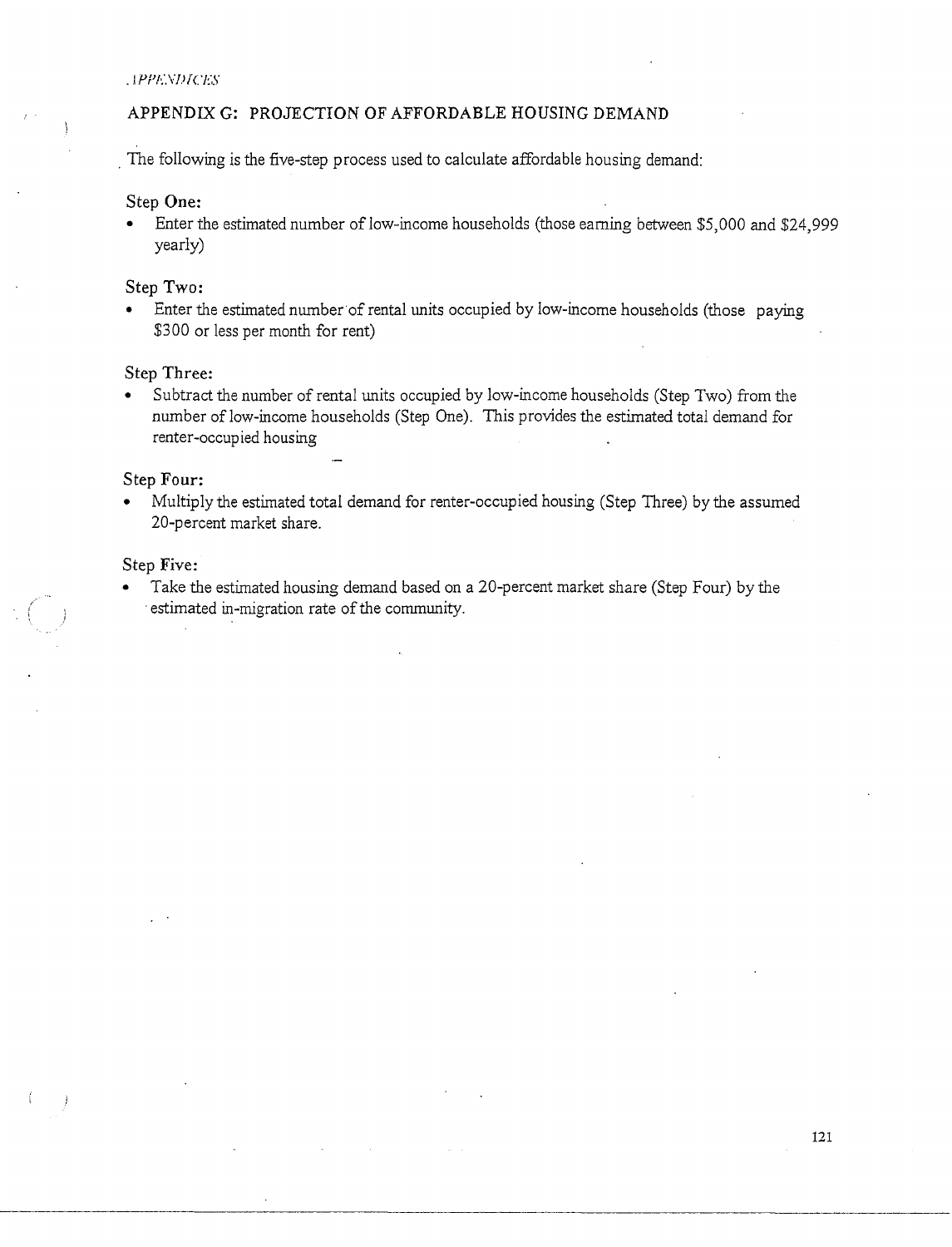# **APPENDIX H: World War I Memorial Arch**

# INTRODUCTION

Throughout the history of humankind, numerous methods have been undertaken to commemorate significant events or to ensure that important persons are not forgotten. Monuments ranging from a simple gravestone to the Vietnam Veterans Memorial are designed to be ever-present reminders of the people and events that have shaped our society.

These monuments function as more than a reminder of our past, however. In many instances, a memorial serves as *the* identifiable landmark of the community in which it is located. It is difficult to imagine New York City without the Statue of Liberty, St. Louis without the Gateway Arch, or Kansas City without its fountains.

In smaller communities, monuments may take on additional significance. With fewer structures to compete for one's attention, an individual memorial may become the *symbol* of the town -- the object one visualizes when hearing the name of the community. For former residents, the structure may evoke fond childhood memories or may forever serve as a psychological tie to their former hometown. Similarly, an important monument may provide the only lasting memory for visitors to a community.

Additionally, to some, the condition of the structure is indicative of the entire city. That is, a monument that is well-maintained and that appears to be valued as an asset may reflect positively upon the town. Conversely, a prominent structure that has fallen into a state of disrepair may result in a less-than-favorable impression of a city.

While St. Marys is fortunate to have several appealing buildings, few are as prominently located or as unique as the World War I Memorial Arch. Located on the grounds of St. Mary's Academy near the east entrance of the city, the arch is visible to many residents on a daily basis and attracts the attention of motorists traveling along U.S. Highway 24. Due to its prominent location, residents may ask themselves the following question: "How does the arch reflect upon St. Marys?" In the following sections, information is provided in an effort to allow citizens to answer this question for themselves.

#### *Appendix Sections:*

• *Introduction* 

• *Origin of the Arch* 

*Monuments often are the most identifiable landmarks or the symbols of communities.* 

*Because of its prominent location along U.S. Highway 24, the World War* I *Memorial Arch attracts the attention of passersby on a dai(v basis.*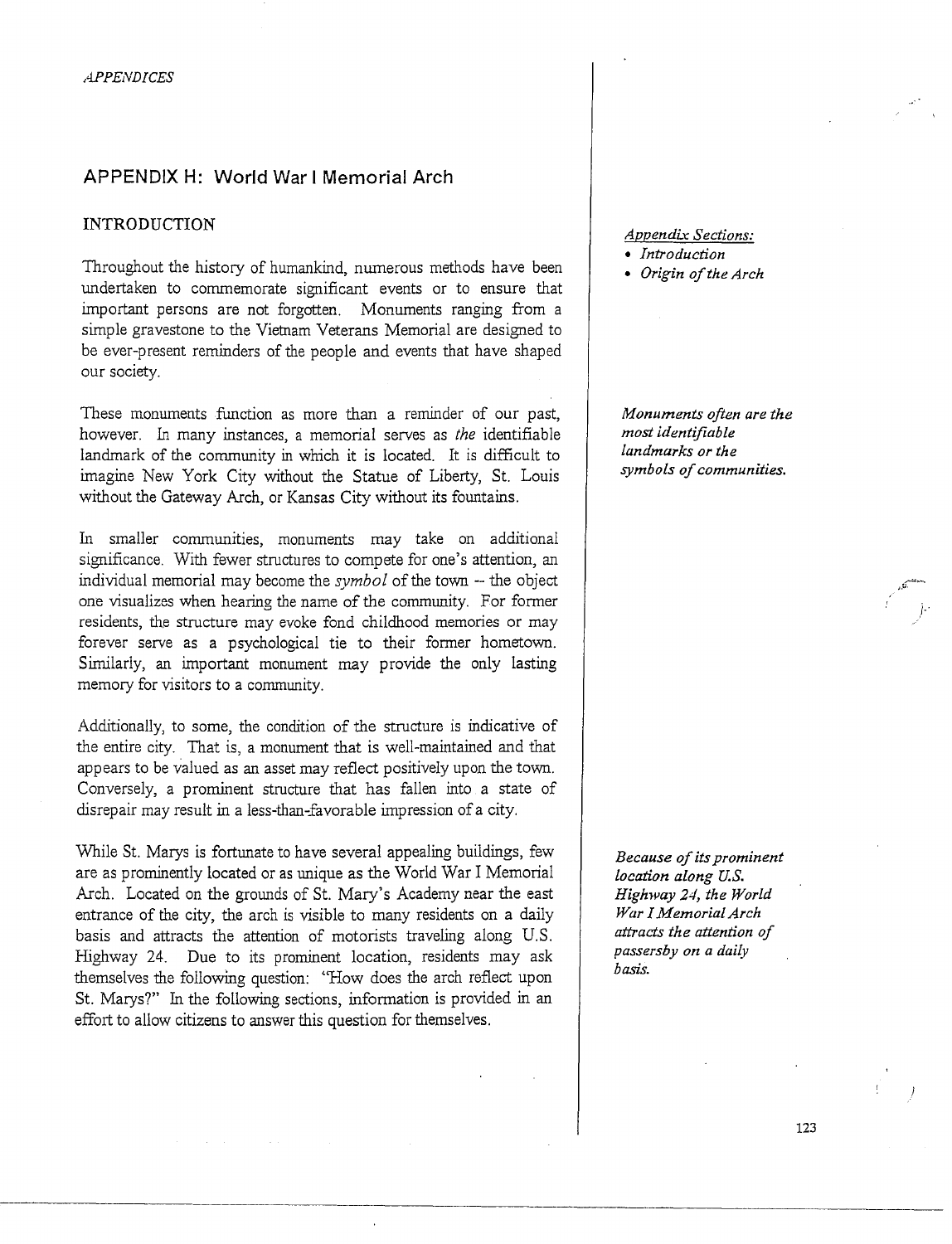#### ORIGIN OF THE ARCH

Much of Europe became embroiled in World War I during the summer of 1914. The United States, however, managed to remain removed from official involvement in the conflict until it declared war on the Central Powers in April of 1917\_. During the period of time between its declaration and the signing of the armistice in November of 1918, the United States contributed more than one million troops to the victorious Allied cause.

Of the U.S. troops serving during the war, more than 700 had ties to St. Mary's College, which ceased operation in 1967. As a tribute to its veterans, including as many as 24 who died during the conflict, the college solicited donations from its alumni to pay for the construction of a memorial. The resulting arch, which was formally dedicated in ·- 1923, spans a walkway leading to the former college and bears the following inscription:

> TO THE SONS OF ST. MARY'S COLLEGE, WHO SERVED THEIR COUNTY IN THE WORLD WAR, THE ALUMNI HAVE BUILT THIS MEMORIAL.

#### *Lt William T. Fitzsimons*

The arch is named for First Lieutenant William Thomas Fitzsimons, the first American officer to die as a result of enemy action in World War I. Fitzsimons, who was born in Burlington, Kansas, in 1889, was a 1906 alumnus of St. Mary's College. In 1912, he obtained his doctor of medicine degree from Kansas University Medical School.

Prior to U.S. involvement in the war, Fitzsimons served in Europe as a medical officer with the First Relief Corps of the American Red Cross. Upon returning to the states in 1915, he applied for a commission in the Army Reserve and practiced medicine in Kansas City, Missouri.

When the United States entered the war in 1917, Fitzsimons was called to active duty. He volunteered for overseas duty and was assigned to U.S. Army Base Hospital No. 5\_ near Dannes-Camiers, France. On the evening of September 4, 1917, an aerial bomb struck Fitzsimons' tent and killed him instantly. He was 28 years of age.

In addition to the Memorial Arch, at least two other structures bear the Fitzsimons name. In 1920, U.S. Army Hospital No. 21 in Aurora, Colorado, was renamed in memory of Fitzsimons. However, in 1995 Fitzsimons Army Medical Center was recommended for closure as

*Of the more than one million U.S. troops who served during World War* I, *more than 700 had ties to St. Mary's College.* 

*The college solicited donations from alumni to pay for the memorial, which was formally dedicated in*  707l

*The arch is named for a 1906 alumnus of St Mary's College, First Lieutenant William T. Fitzsimons, the first American officer to die as a result of enemy action in World War I.* 

/ , /